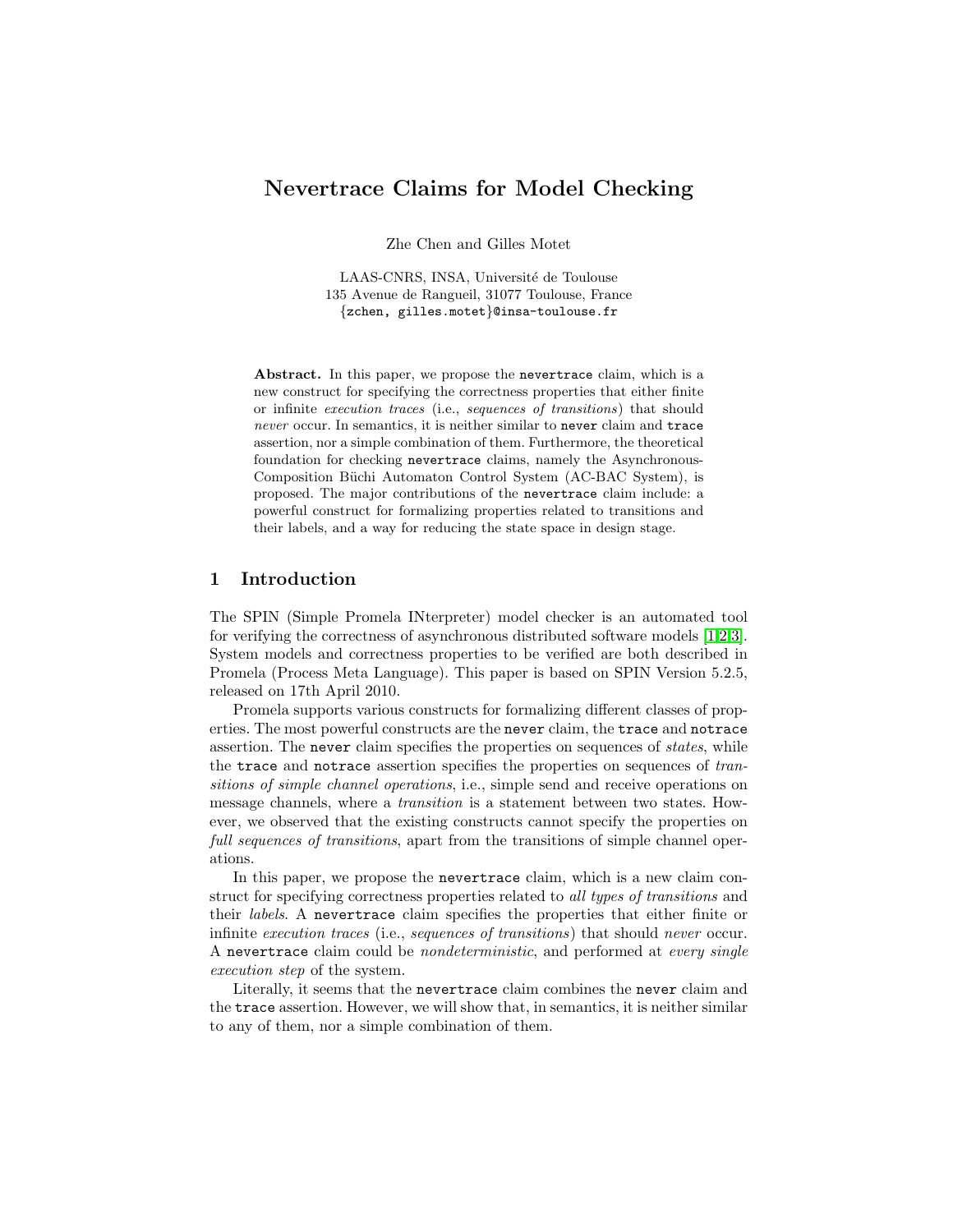The major contributions of this construct include:

First, the nevertrace claim provides a powerful construct for formalizing properties related to transitions and their labels. Furthermore, the nevertrace claim can be used to express the semantics of some existing constructs in Promela.

Second, the nevertrace claim provides a way for reducing the state space in design stage. We observed that variables are always used for two objectives: functional computation, or implicitly recording the execution trace for verification. The nevertrace claim can reduce the usage of variables for marking the execution trace. The decreased number of variables can reduce the state space.

The paper is organized as follows. In Section [2,](#page-2-0) the existing constructs in Promela are recalled to facilitate further discussion and comparison. In Section [3,](#page-4-0) the nevertrace claim is proposed and illustrated by example. The theoretical foundation for checking nevertrace claims, namely the Asynchronous-Composition Büchi Automaton Control System (AC-BAC System), is presented in Section [4.](#page-8-0) Then in Section [5](#page-12-0) we show how to express some constructs in Promela using nevertrace claims. We discuss related work in Section [6](#page-15-0) and conclude in Section [7.](#page-16-3)

To illustrate some constructs in Promela and our new construct in the sequel, we use a simple Promela model (see Listing [1.1\)](#page-1-0) as an example. This model contains two channels (c2s and s2c), three processes (two clients and a server) and four types of messages. Client 1 can send msg1 through the channel c2s, and receive ack1 from the channel s2c, and repeat the procedure infinitely. Client 2 does the similar. There are nine labels in the model, e.g., again at Line 7, c2srmsg at Line 23. The variable x counts the number of messages in the channel c2s, thus is used for functional computation.

Listing 1.1. A Promela Model of Client and Server

```
1 \mid \text{mtype} = \{ \text{msg1}, \text{msg2}, \text{ack1}, \text{ack2} \};2 \vert chan c 2s = \vert 2 \vert of \{mtype\};3 \text{ chan } s2c = [0] \text{ of } \{mtype\};4 int x = 0;
 5
 6 active proctype client1() {
 7 | \text{ again}:8| c2ssmsg1: c2s ! msg1;
 9 x = x+1;10 s 2c ? ack 1;
11 goto again;
|12|13
14 active proctype client 2() {
15 again:
16|c2 \text{ssmsg2}: c2 \text{s}! \text{msg2};17 \mid x \text{ in } c : x = x + 1;18 s 2c ? ack2;
19 goto again;
20 }
```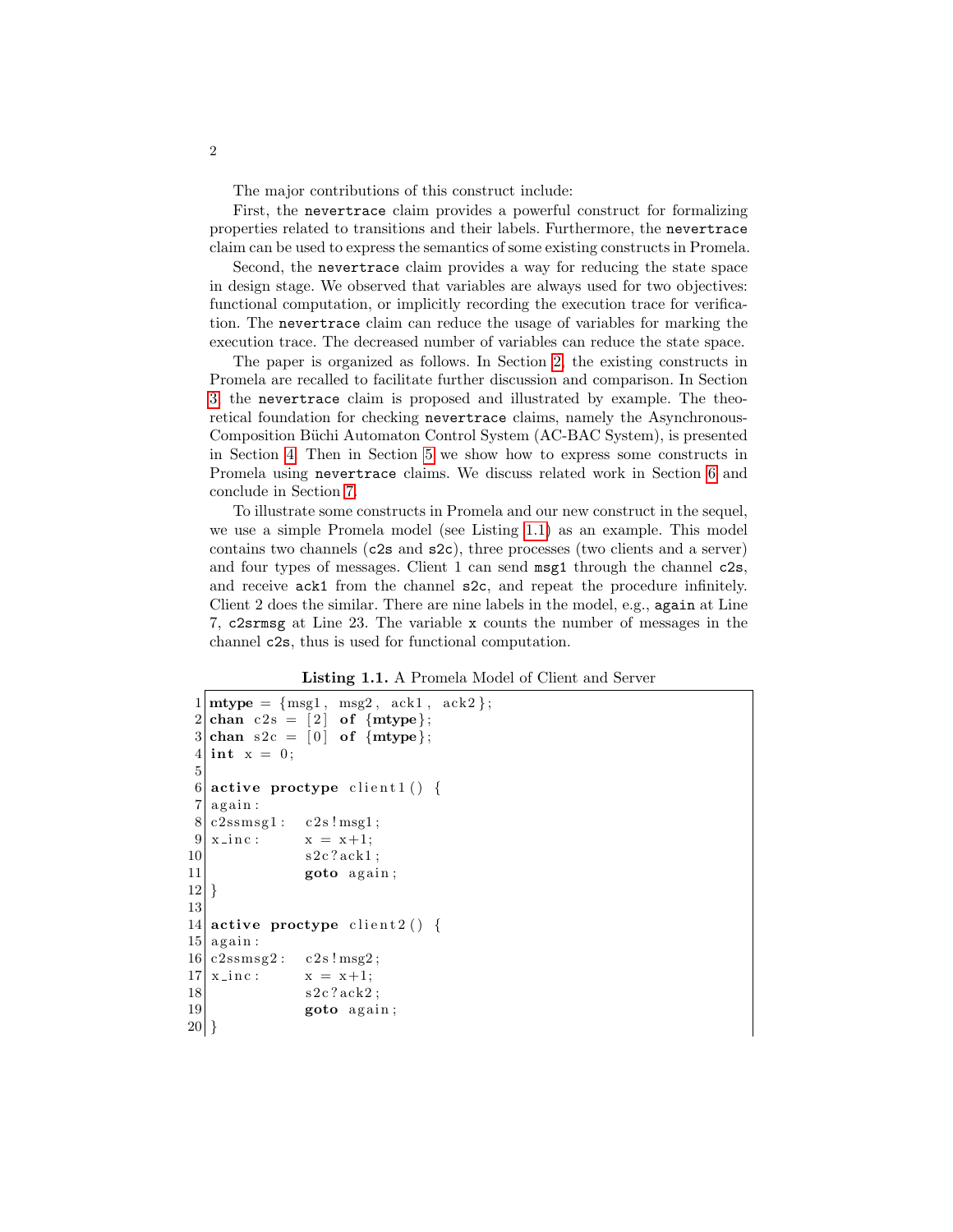```
21
22 active proctype server () {
23| c2srmsg: do
24 : c2s?msg1;
25 \mid x \text{--} \text{dec} 1 : x = x-1;26 s 2c ! ack1;
27 : c2s?msg2;
28 \mid x \text{--} \text{dec} 2 : x = x-1;29 s 2 \text{c} ! \text{ack} 2;
30 od;
31 }
```
# <span id="page-2-0"></span>2 Constructs for Formalizing Properties in SPIN

Promela supports the following constructs for formalizing correctness properties, of which numerous examples could be found in the monographs [\[3,](#page-16-2)[4\]](#page-16-4).

- Basic assertions. A basic assertion is of the form assert(expression).
- End-state labels. Every label name that starts with the prefix end is an end-state label.
- Progress-state labels. Every label name that starts with the prefix progress is a progress-state label.
- Accept-state labels. Every label name that starts with the prefix accept is an accept-state label.
- Never claims. A never claim specifies either finite or infinite system behavior that should never occur.
- Trace assertions. A trace assertion specifies properties about sequences of simple send and receive operations on message channels.
- Notrace assertions. A notrace assertion specifies the opposite of a trace assertion, but uses the same syntax.

Note that never claims could be nondeterministic, whereas trace and notrace assertions must be deterministic. Furthermore, Promela also supports Linear Temporal Logic (LTL) formulas, which are converted into never claims for verification [\[5\]](#page-16-5).

To facilitate the comparison in the sequel, we recall first the semantics of notrace assertions through a simple example.

The following notrace assertion specifies the property that there should not exist a sequence of send operations on the channel c2s that contains two consecutive c2s!msg1. Note that, for notrace assertions, an error is reported, if the assertion is matched completely. Note that only the send operations on the channel c2s are within the scope of this check, and other statements are ignored.

```
notrace { /* containing two consecutive c2s!msg1 */
S0:
```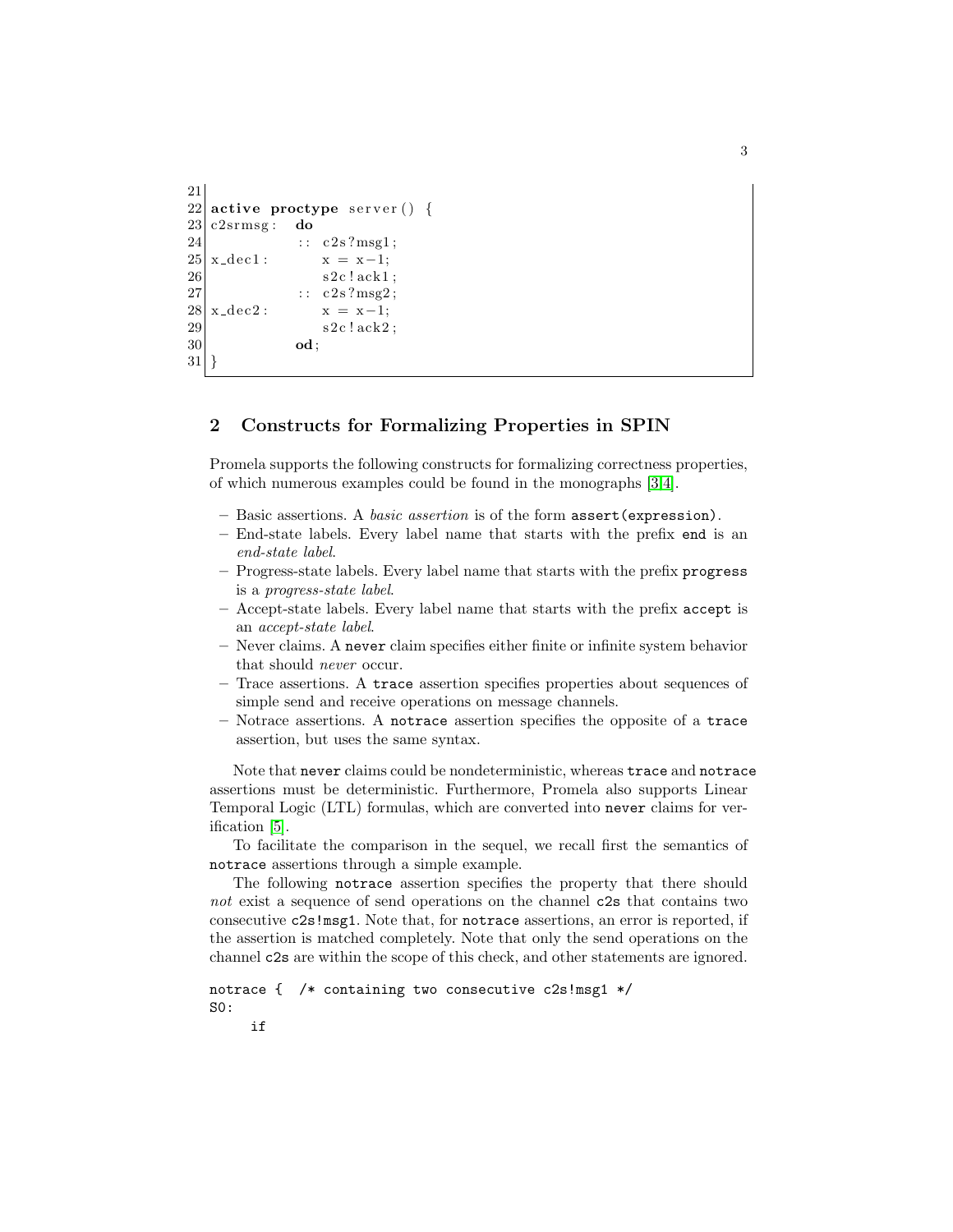```
:: c2s!msg1 -> goto S1;
       :: c2s!msg2 -> goto S0;
     fi;
S1:
     if
       :: c2s!msg1;
       :: c2s!msg2 -> goto S0;
     fi;
/* S2 */
}
```
4

The model in Listing [1.1](#page-1-0) violates this assertion, since sequences containing two consecutive c2s!msg1 are feasible. These sequences cause the termination of the notrace assertion.

We observed that notrace assertions could be also constructed from LTL formulas. The procedure reuses the technique that translates LTL formulas into never claims [\[5\]](#page-16-5). Note that never claims specify Nondeterministic Finite Automata (NFA). Thus, an additional step of manually determinizing NFA [\[6\]](#page-16-6) is needed, since a notrace assertion must be deterministic.

For this example, we can convert the LTL formula  $\langle \rangle$  (c2s!msg1  $\rightarrow$  X c2s!msg1) into an NFA in Fig. [1.](#page-3-0) Note that the condition statement (1) (or true) was replaced by all send operations on the channel c2s in the model. To obtain a deterministic notrace assertion, we have to manually determinize the NFA to a Deterministic Finite Automaton (DFA) and minimize the DFA. The result is shown in Fig. [2.](#page-3-1) Finally, we can write the above assertion according to the established DFA.



<span id="page-3-0"></span>Fig. 1. The Nondeterministic Automaton of notrace Assertion



<span id="page-3-1"></span>Fig. 2. The Deterministic Automaton of notrace Assertion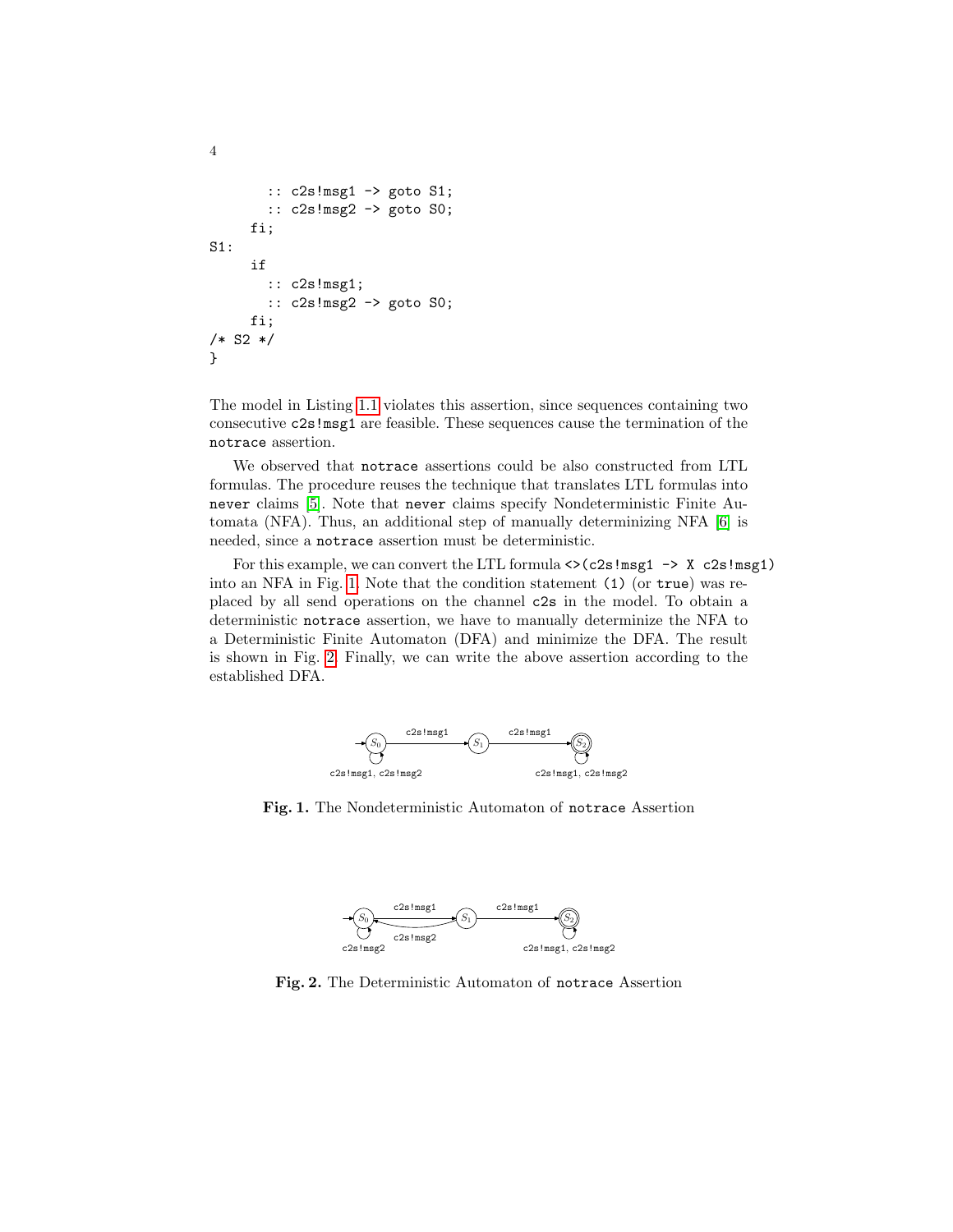## <span id="page-4-0"></span>3 Nevertrace Claims

In this section, we will propose the nevertrace claim. A nevertrace claim may contain only control-flow constructs and transition expressions, while the major ingredient of transition expression is the label expression. Thus, we present three new constructs.

#### 3.1 Label Expressions

In a program or model (e.g., Promela model), some statements have labels. A statement may have several labels. A label name in a model contains only the following characters: digits  $(0 \text{ to } 9)$ , letters  $(a \text{ to } z, A \text{ to } Z)$ , and underscore  $($ . We assume that all the unlabeled statements have the empty string (denoted by  $\epsilon$ ) as its default label name.

A label expression is a regular expression for matching label names. The label expression reuses a subset of the characters of POSIX-extended regular expressions<sup>[1](#page-4-1)</sup>, and adds some new symbols. The special characters are listed in Table [1,](#page-4-2) where the additional symbols in the bottom part are not included in POSIX-extended regular expressions.

Note that all characters other than the special characters listed in Table [1,](#page-4-2) including digits, letters and underscore, match themselves. Also note that the interpretation of these symbols is over the restricted alphabet [0-9A-Za-z ].

| $\overline{\text{Symbol}}$ | Meaning over the Alphabet $[0-9A-Za-z]$                                                                     |
|----------------------------|-------------------------------------------------------------------------------------------------------------|
|                            | A <i>dot</i> matches any single character.                                                                  |
|                            | <i>Parentheses</i> group a series of patterns into a new pattern.                                           |
|                            | A <i>character class</i> matches any character within the brackets. If the first                            |
|                            | character is a <i>circumflex</i> $\lceil \cdot \rceil$ , it matches any character except the ones           |
|                            | within the brackets. A dash inside the brackets indicates a character range,                                |
|                            | e.g., [a-d] means [abcd], $\lfloor \hat{a} \cdot d \rfloor$ means $\lfloor 0.9A \cdot Ze \cdot z \rfloor$ . |
| 3 F                        | If the braces contain one number, indicate the exact number of times the                                    |
|                            | previous pattern can match. While two numbers indicate the minimum and                                      |
|                            | maximum number of times.                                                                                    |
| ∗                          | A Kleene star matches zero or more copies of the previous pattern.                                          |
| $^{+}$                     | A <i>positive closure</i> matches one or more copies of the previous pattern.                               |
| ?                          | A question mark matches zero or one copy of the previous pattern.                                           |
|                            | An <i>alternation</i> operator matches either the previous pattern or the follow-                           |
|                            | ing pattern.                                                                                                |
|                            | Additional Symbols                                                                                          |
|                            | If the first character is a <i>circumflex</i> $(\hat{\ })$ , it matches any string except the               |
|                            | ones expressed by the expression within the parentheses.                                                    |
| #                          | A hash mark matches any string over the alphabet, i.e., $[0-9A-Za-z]^*$ .                                   |
|                            | Table 1. Special Characters in Label Expressions                                                            |

<span id="page-4-2"></span><span id="page-4-1"></span><sup>1</sup> POSIX-extended regular expressions are widely used in Unix applications.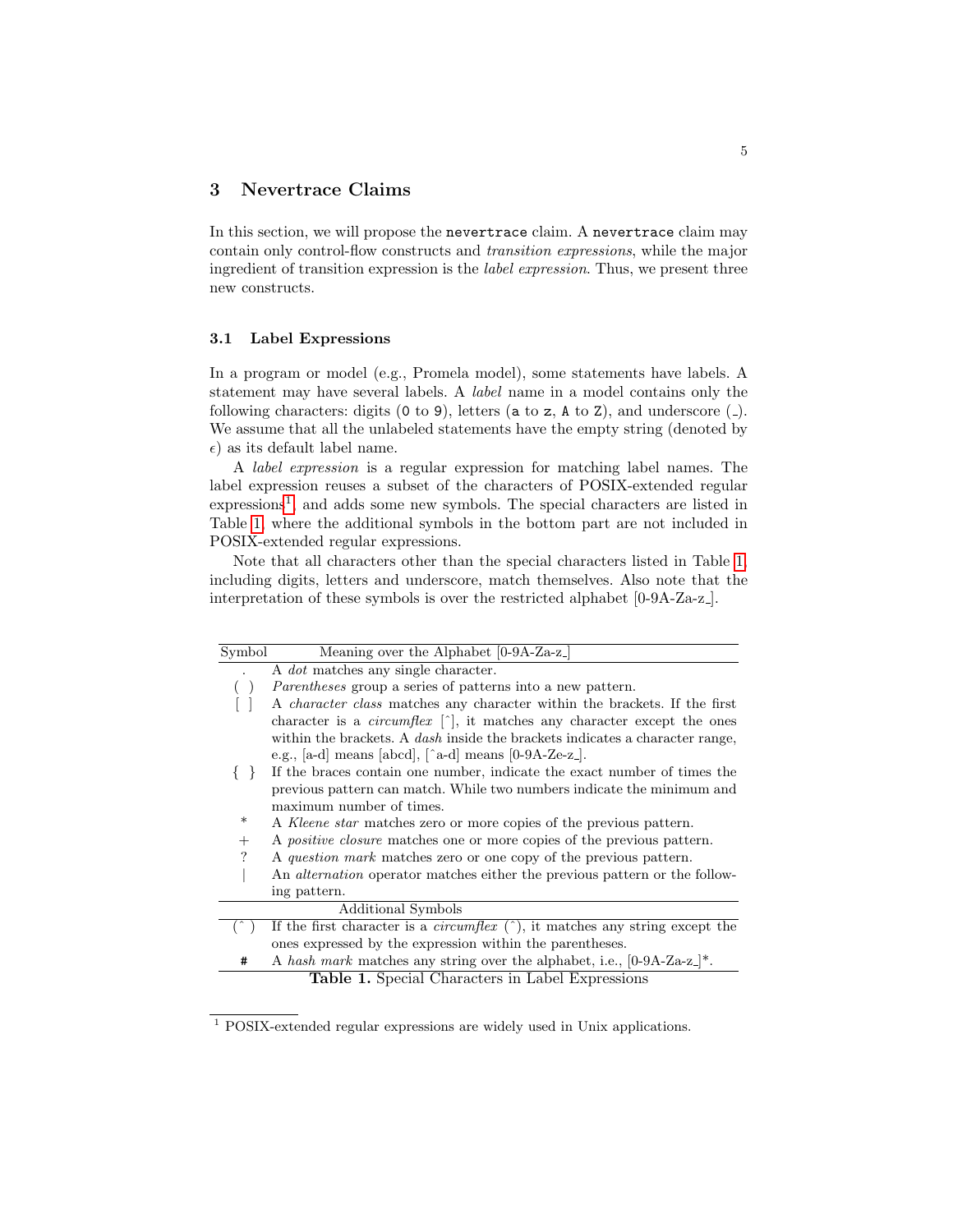For example, in Listing [1.1,](#page-1-0) the label expression c2ssmsg# matches the labels starting with c2ssmsg, i.e., c2ssmsg1 and c2ssmsg2. The expression (^c2ss#) matches all labels in the model other than c2ssmsg1 and c2ssmsg2. The empty string  $\epsilon$  could be matched by a{0}, where a could be other letters or any digit.

Let us consider the complexity of deciding whether a label name is matched by a label expression. It is well known that a Deterministic Finite Automaton (DFA) can be effectively constructed from a regular expression [\[6\]](#page-16-6). In the label expression, most of the special characters are reused from regular expressions. It is easy to see, the additional characters also produce DFA's. For example, (^) means constructing the complementation of a regular language (and its DFA) [\[6\]](#page-16-6). Therefore, a DFA can be also effectively constructed from a label expression.

It is also well known that the membership problem for regular languages (accepted by DFA's) can be decided in linear time [\[6\]](#page-16-6). Therefore, the membership problem for label expressions can be also decided in linear time. This means, given a label name l of length n, whether l is matched by a label expression can be decided in linear time  $O(n)$ . This shows that label expressions are feasible in practice.

#### 3.2 Transition Expressions

An *atomic transition expression* is of the form **procname** [pid] \$1blexp, and may take three arguments. The first optional argument is the name of a previously declared proctype procname. The second optional argument is an expression enclosed in brackets, which provides the process identity number pid of an active process. The third required argument lblexp is a label expression, which matches a set of label names in the model. There must be a symbol \$ between the second and the third arguments.

Given a transition and its labels, an atomic transition expression procname [pid]\$lblexp matches the transition (i.e., returns true), if the transition belongs to the process procname [pid], and at least one of the labels is matched by the label expression lblexp. We should notice that the first two arguments are only used to restrict the application domain of the label expression.

A transition expression contains one or more atomic transition expressions connected by propositional logic connectives. It can be defined in Backus-Naur Form as follows:

t ::= a | (!t) | (t && t) | (t || t) | (t -> t)

where  $t$  is transition expression, and a is atomic transition expression.

Given a transition and its labels, a transition expression matches the transition (i.e., returns true), if the propositional logic formula is evaluated to true according to the values of its atomic transition expressions. Note that the transition expression is side effect free. That is, it does not generate new system behavior, just like condition statements.

For example, in Listing [1.1,](#page-1-0) the (atomic) transition expression client1[0] \$c2ssmsg# matches all transitions that have a label starting with c2ssmsg in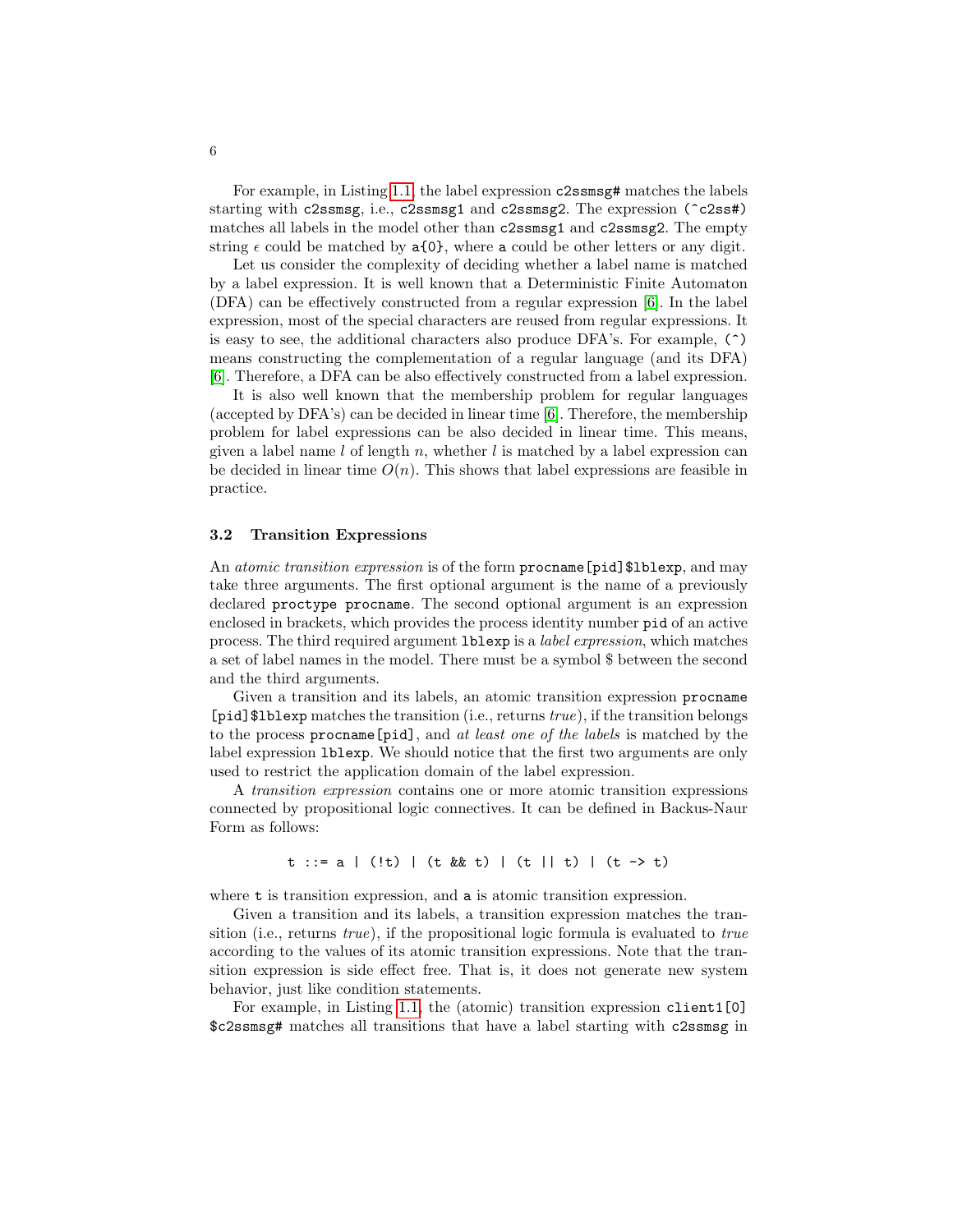the process 0 of type client1, i.e., the statement with label c2ssmsg1 at Line 8. The transition expression (client2[1]\$(c2s#)) && \$again# matches all transitions that have a label starting with c2s and a label starting with again, in the process 1 of type client2, i.e., the statement with two labels again and c2ssmsg2 at Line 16.

In an atomic transition expression, the second arguments (together with the brackets) can be omitted, if there is only one active process of the type specified by the first argument, or the transition expression is imposed on all active processes of the type. The first and the second arguments (together with the brackets) can be both omitted, if the transition expression is imposed on all active processes. But note that the symbol \$ cannot be omitted in any case.

For example, in Listing [1.1,](#page-1-0) the transition expression client1[0] $$c2ssmsg\ddagger$ is equivalent to client1\$c2ssmsg#. The transition expression \$c2ssmsg# matches the transitions that have a label starting with c2ssmsg in all active processes, i.e., the statements at Lines 8 and 16.

The reader may find that the atomic transition expression is syntactically similar to the remote label reference in Promela, except the symbol \$. Note that, at first, there are two superficial differences: (1) the first argument of the remote label reference cannot be omitted, (2) the third argument of the remote label reference should be an existing label name, rather than a label expression. Furthermore, we will show later that they have different semantics in their corresponding claims.

Let us consider the complexity of deciding whether a transition is matched by a transition expression.

For atomic transition expressions, we showed that the membership problem for label expressions (the third argument) can be decided in linear time  $O(n)$ . As mentioned, the first two arguments only check the owner of the label, so do not affect the complexity. Thus, given a transition with several labels of the total length  $n$ , whether it is matched by an atomic transition expression can be decided in linear time  $O(n)$ . That is, the membership problem for atomic transition expressions can be also decided in linear time  $O(n)$ .

Suppose a *transition expression* has i atomic transition expressions and j logic connectives, then the membership problem can be decided in  $i \cdot O(n) + O(j)$ time. Since  $i, j$  are constants for a given transition expression, the membership problem can be decided in linear time  $O(n)$ . This shows that transition expressions are feasible in practice.

#### 3.3 Nevertrace Claims

A nevertrace claim specifies the properties that either finite or infinite execution traces (i.e., sequences of transitions) that should never occur. A nevertrace claim could be nondeterministic, and performed at every single execution step of the system.

A nevertrace claim may contain only control-flow constructs and transition expressions. A nevertrace claim can contain end-state, progress-state and accept-state labels with the usual interpretation in never claims. Therefore, it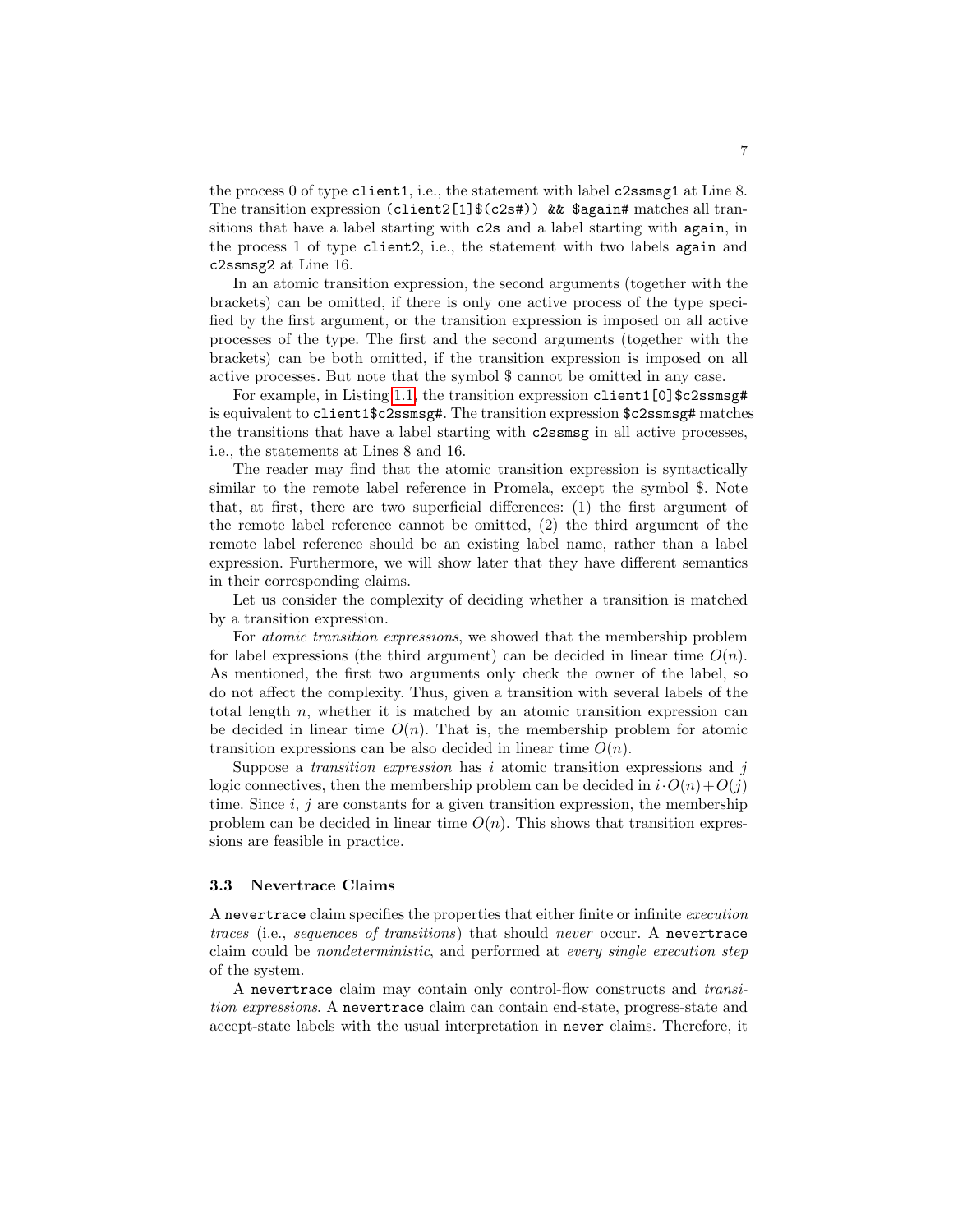looks like a never claim, except the keyword nevertrace and allowing transition expressions instead of condition statements.

An example of nevertrace claim for the model in Listing [1.1](#page-1-0) is as follows:

```
nevertrace \{ /* \mid [] ( x_inc -> <> x_dec#) */
T0_init:
    if
    :: (!$x_dec# && $x_inc) -> goto accept_S4
    :: $# -> goto T0_init
    fi;
accept_S4:
    if
    :: (!$x_dec#) -> goto accept_S4
    fi;
}
```
In the example, the claim specifies the property that increasing x always leads to decrease x later. In other words, if one of the transitions labeled  $x\_inc$ is executed, then one of the transitions that have a label starting with x\_dec will be executed in the future. By the way, if we replace  $x_{\text{min}}$  by  $x_{\text{min}}$ , or replace  $x_\text{check}$  by server [2]  $x_\text{check}$ , for this model, the resulting claim is equivalent to the above one.

A nevertrace claim is performed as follows, starting from the initial system state. One transition expression of the claim process is executed each time after the system executed a transition. If the transition expression matches the last executed transition, then it is evaluated to true, and the claim moves to one of the next possible statements. If the claim gets stuck, then this means that the undesirable behavior cannot be matched. Therefore, no error is reported.

For a rendezvous communication, the system executes an atomic event in which two primitive transitions are actually executed at a time, one send operation and one receive operation. In this case, we assume that the send operation is executed before the receive operation in an atomic rendezvous event.

An error is reported, if the full behavior specified could be matched by any feasible execution. The violation can be caught as termination of the claim, or an acceptance cycle, just like never claims. Note that all the transitions of the model are within the scope of the check.

In the example, it is easy to see that there exists no violation, since the nevertrace claim cannot be matched completely.

Note that it is hard to express this property using existing constructs in Promela. For example, trace or notrace assertions are not capable of expressing this property, since they can only specify properties on simple channel operations. The three types of special labels do not have this power neither.

Fortunately, never claims can express this property by introducing new variables to implicitly record the information about execution traces. For instance, we introduce two boolean variables  $a$ ,  $b$ . After each statement labeled  $x$ <sub>inc</sub>, we add the statements "a=1; a=0;", which let a be 1 once. After each statement labeled  $x\_dec#$ , we add the statements "b=1; b=0;", which let b be 1

8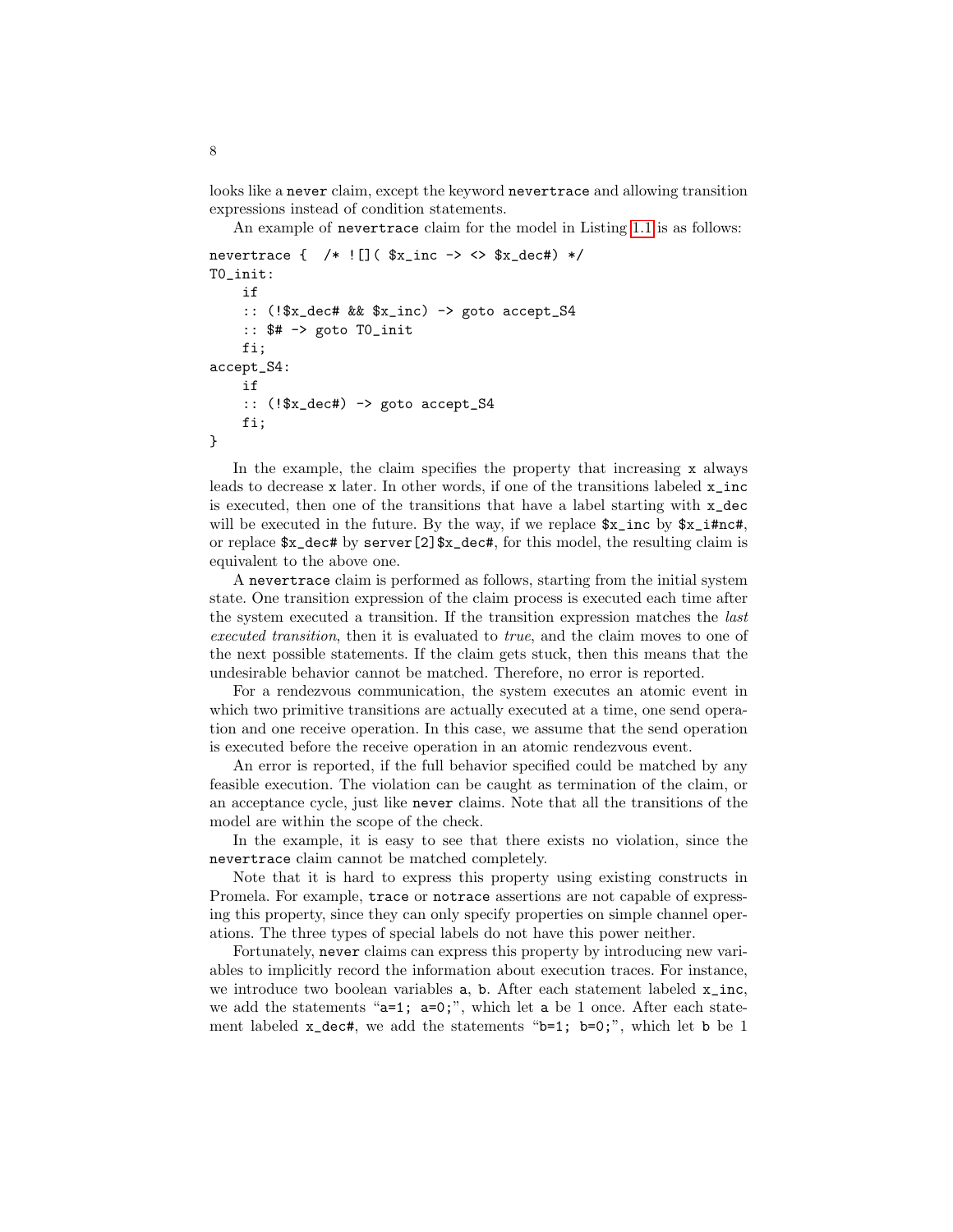once. Then the property can be expressed as LTL formula  $[] (a \rightarrow \langle >b \rangle)$ . The negation of this formula can be converted into a never claim that specifies the required property.

However, please note that the additional variables quadruple the state space (different combinations of a and b), and make the program malformed and harder to read. In contrast, the nevertrace claim is more economic, since it takes full advantage of the transition information (e.g., control-flow states and their labels) that is already tracked as part of the state space in the verification mode of SPIN.

An interesting thing is that nevertrace claims could be also converted from LTL formulas. In the example, a never claim can be generated from the LTL formula  $\text{!} \square \text{($\texttt{\$x\_inc$} \rightarrow \texttt{>}\texttt{\$x\_dec#)}$ by SPIN. Then we can obtain the}$ nevertrace claim above by replacing the condition statement (1) or true by \$# matching all transitions. This fact can facilitate the use of nevertrace claims in practice.

Finally, let us consider the syntax definition of nevertrace claims. There are various ways to modify the grammar of Promela to take into account the nevertrace claim. For example, we can add the following productions into the grammar of Promela.

```
unit : nevertrace ;
nevertrace : NEVERTRACE body ;
expr : PNAME '[' expr ']' '$' expr_label
    | PNAME '$' expr_label
    | '$' expr_label
    ;
```
Note that unit, body and expr are existing nonterminals in the grammar of Promela, thus we only append the new productions. The productions for the nonterminal expr\_label are omitted, since its syntax is clearly specified in Table [1.](#page-4-2)

# <span id="page-8-0"></span>4 Theoretical Foundation for Checking Nevertrace Claims

In this section, we propose the theory of asynchronous-composition Büchi automaton control systems. Then we will show the connection between the theory and the checking of nevertrace claims by example.

### 4.1 The Asynchronous Composition of Büchi Automata

At first, we recall the classic definition of Büchi automata  $[7,8]$  $[7,8]$ .

**Definition 1.** A (nondeterministic) Büchi automaton (simply automaton) is a tuple  $A = (Q, \Sigma, \delta, q_0, F)$ , where Q is a finite set of states,  $\Sigma$  is a finite alphabet,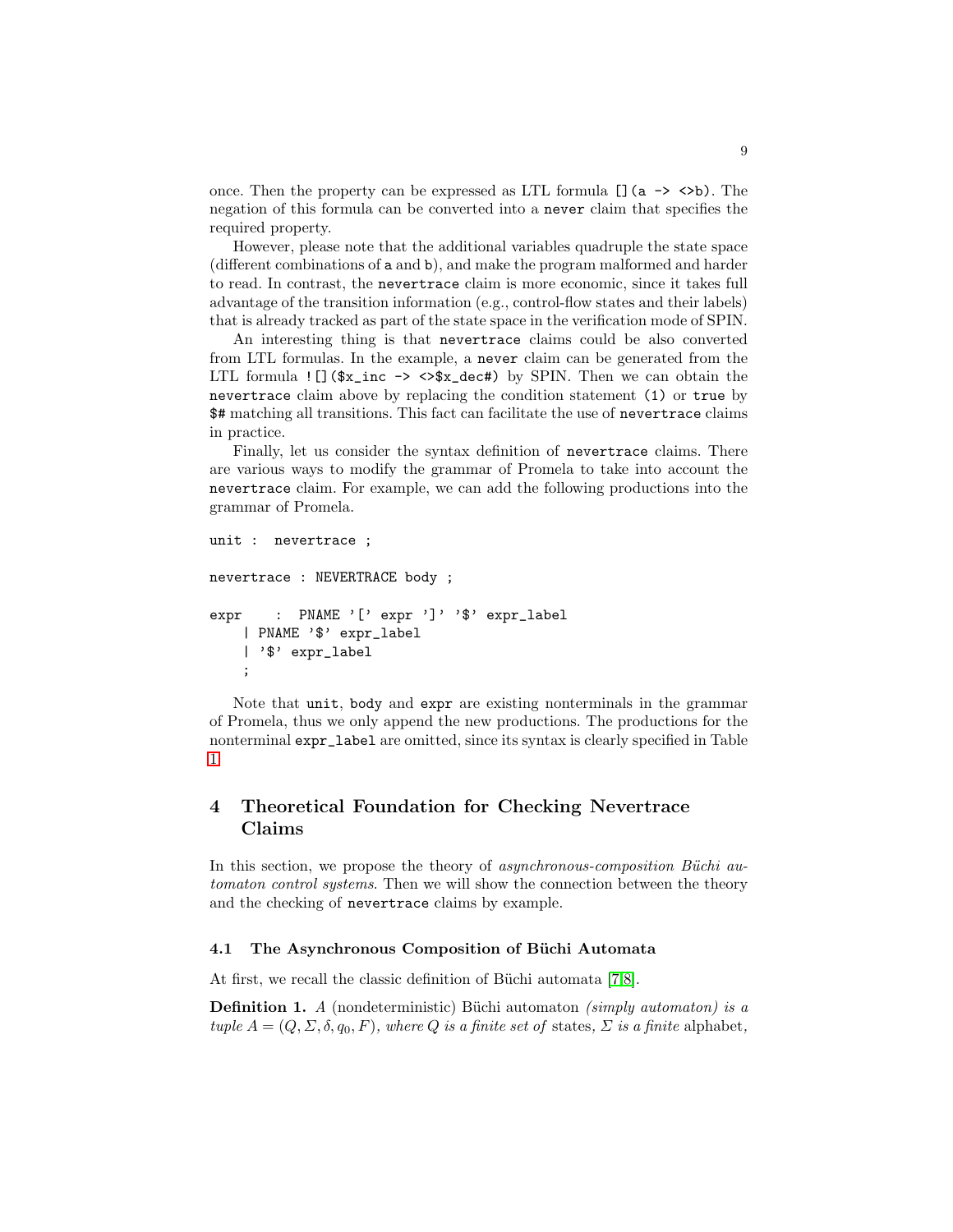$\delta \subseteq Q \times \Sigma \times Q$  is a set of named transitions,  $q_0 \in Q$  is the initial state,  $F \subseteq Q$ is a set of accepting states. For convenience, we denote the set of transition names also by  $\delta$ .

Note that the concept of transition name is introduced. A transition in  $\delta$  is of the form  $p_k$ :  $(q, a, q')$ , where  $p_k$  is the *name* of the transition. In the transition diagram, a transition  $p_k : (q, a, q') \in \delta$  is denoted by an arc from q to q' labeled  $p_k : a$ .

Given a set of automata, they execute asynchronously, but may synchronize on rendezvous events. We assume that the send operation is executed before the receive operation in an atomic rendezvous event. Formally, we define their asynchronous composition as follows.

Let  $N = \{n_1, ..., n_k\} \subseteq \mathbb{N}$  be a countable set with cardinality k, and for each  $n_i \in N$ ,  $S_{n_i}$  be a set. We define the *Cartesian product* as:

$$
\prod_{n_j \in N} S_{n_j} = \{(x_{n_1}, x_{n_2}, ..., x_{n_k}) \mid \forall j \in \{1, ..., k\}, x_{n_j} \in S_{n_j}\}
$$

For each  $j \in \{1, ..., k\}$ , we denote the j-th component of the vector  $q = (x_{n_1}, x_{n_2},$  $..., x_{n_k}$ ) by the projection  $q[j]$ , i.e.,  $q[j] = x_{n_j}$ .

**Definition 2.** The asynchronous composition  $A = \prod_{n \in N} A_n$  of a countable collection of Büchi automata  $\{A_n = (Q_n, \Sigma_n, \delta_n, q_n, F_n)\}_{n \in \mathbb{N}}$  is a Büchi automaton

$$
A = (\prod_{n \in N} Q_n, \Sigma, \delta, \prod_{n \in N} q_n, F)
$$

where  $\Sigma = \bigcup_{n \in N} \Sigma_n$ ,

$$
\delta = \{ p_k : (q, a, q') \mid \exists n_i \in N, a \in \Sigma_{n_i} \land p_k : (q[i], a, q'[i]) \in \delta_{n_i},
$$
  
and  $\forall n_j \in N, n_j \neq n_i \rightarrow q[j] = q'[j] \}$ 

 $F = \{q \in \prod_{n \in N} Q_n \mid \exists n_i \in N, q[i] \in F_{n_i}\}$ }.

We interpret the asynchronous composition as the expanded version which fully expands all possible values of the variables in the state space. The executability of a transition depend on its source state.

#### 4.2 The Asynchronous-Composition BAC System

An Asynchronous-Composition Büchi Automaton Control System (AC-BAC) System) consists of an asynchronous composition of Büchi automata and a Büchi controlling automaton. The controlling automaton controls all the transitions of the primitive components in the composition. Thus, the alphabet of the controlling automaton equals the set of transition names of the controlled automata.

Definition 3. Given an asynchronous composition of a set of Büchi automata  $A = \prod_{n \in N} A_n$ , a (Büchi) controlling automaton *over A is*  $A_c = (Q_c, \Sigma_c, \delta_c, q_c, F_c)$ with  $\Sigma_c = \bigcup_{n \in \mathbb{N}} \delta_n$ . The global system is called an Asynchronous-Composition Büchi Automaton Control System (AC-BAC System).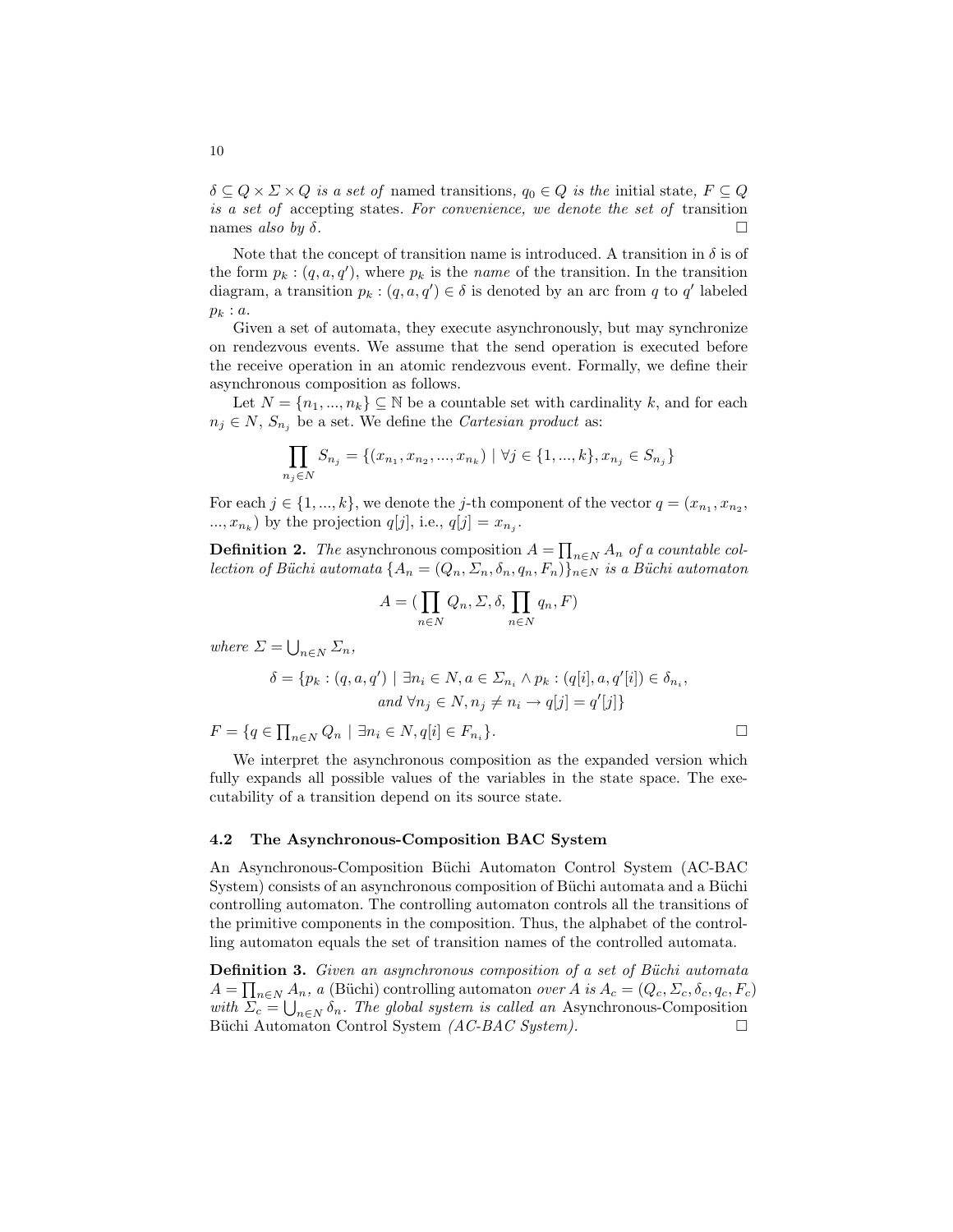The controlling automaton is used to specify the sequences of transitions that should *never* occur, since the  $\omega$ -words accepted by a controlling automaton are sequences of transitions.

We compute the *meta-composition* of an asynchronous composition and a controlling automaton. In the meta-composition, a transition is allowed iff it is in the asynchronous composition and allowed by the controlling automaton. The name "*meta-composition*" denotes that the controlling automaton is at a higher level, since it treats the set of transitions rather than the alphabet. We formally define the *meta-composition* ( $\vec{\cdot}$  operator) as follows.

**Definition 4.** The meta-composition of an asynchronous composition  $A = (Q, \mathcal{L})$  $(\Sigma, \delta, q_0, F)$  and a controlling automaton  $A_c = (Q_c, \Sigma_c, \delta_c, q_c, F_c)$  is a Büchi automaton:

$$
A' = A \stackrel{\rightarrow}{\cdot} A_c = (Q \times Q_c, \Sigma, \delta', (q_0, q_c), (F \times Q_c) \cup (Q \times F_c))
$$

where for each  $q_i, q_l \in Q$ ,  $q_j, q_m \in Q_c$  and  $a \in \Sigma$ , we have  $p_k : ((q_i, q_j), a, (q_l, q_m)) \in$  $\delta'$  iff  $p_k : (q_i, a, q_l) \in \delta$  and  $(q_j, p_k, q_m) \in \delta_c$ .

If we let  $\{A_n\}_{n\in\mathbb{N}}$  contain only a single primitive automaton, i.e.,  $|N|=1$ , the definition will express the meta-composition over a single automaton. This means, the controlling automaton over a single automaton is only a special case of the above definition.

We observe that A has feasible sequences of transitions accepted by  $A_c$  (or A matches  $A_c$ , iff the language accepted by the meta-composition is not empty. This fact will be used for checking nevertrace claims.

Note that the emptiness problem for meta-compositions is decidable. It is well known that the emptiness problem for Büchi automata is decidable  $[8]$ . Since the meta-composition is a Büchi automaton, checking its emptiness is also decidable.

### 4.3 From Nevertrace Claims to AC-BAC Systems

We will show at first how to translate a model with a nevertrace claim into an AC-BAC system. Let us consider a simple example in Listing [1.2](#page-10-0) consisting of a client and a server.

Listing 1.2. A Simplified Promela Model of Client and Server

```
1 \vert \text{mtype} = \{ \text{msg}, \text{ack} \};2 \vert \text{ chan } c2s = [2] \text{ of } \{ \text{mtype } \};3 \text{ chan } s2c = [0] \text{ of } \{mtype\};4 int x = 0;
5
6 active proctype client () {
7 | again:8 \vert \text{c}2 \text{ssmsg} : \text{c}2 \text{s} \cdot \text{msg};9 x = x+1;
```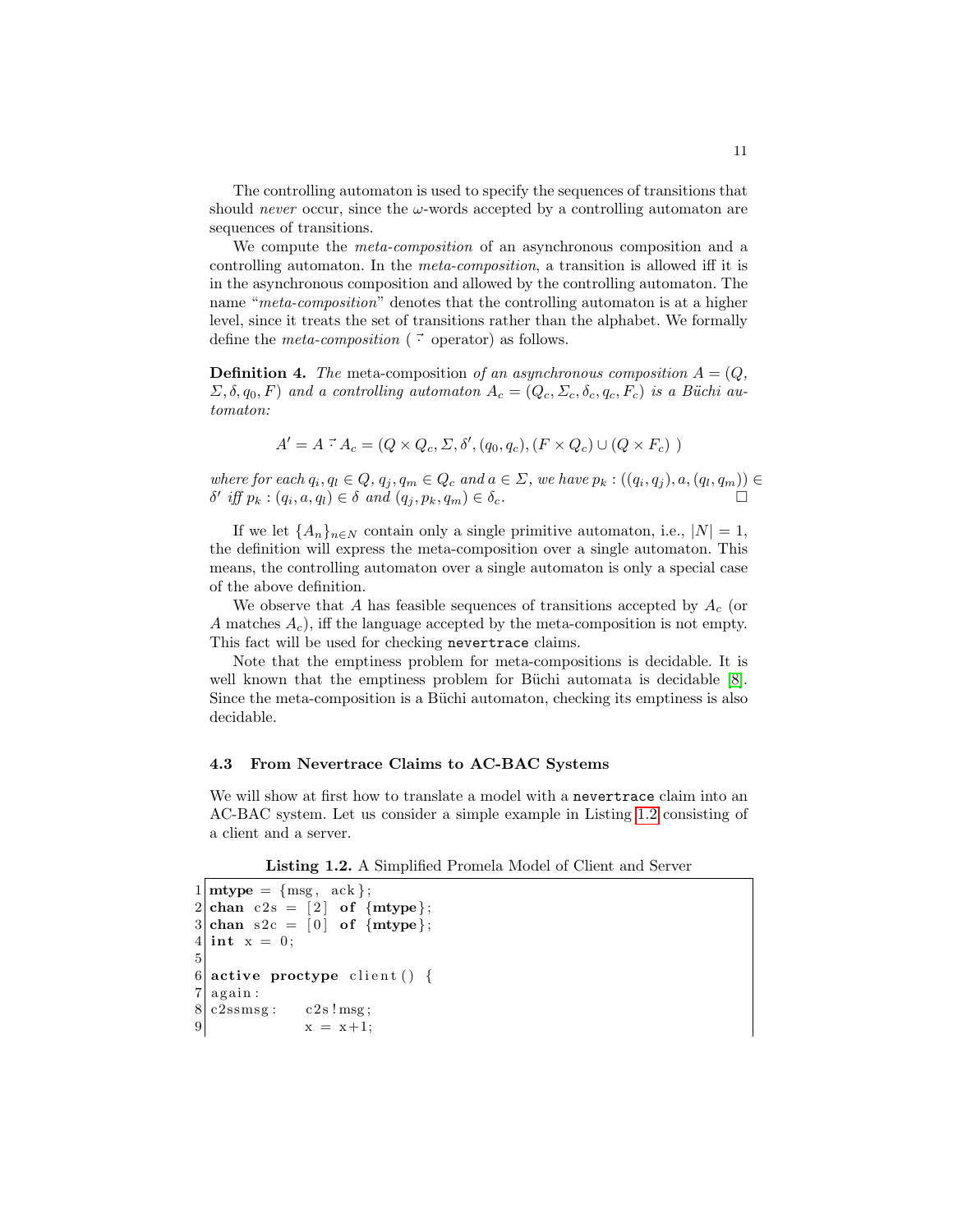```
10 \mid s2 \text{crack} : s2 \text{c} ? \text{ack};
11 goto again;
|12|13
14 active proctype server () {
15| c2srmsg: do
16 :: c2s?msg;|x| = x-1;18 \mid s2 \text{csack}: s2 \text{c} ! \text{ack};19 od;
20 }
```
12

Figures [3](#page-17-0) (1) and (2) show the automata  $A_1, A_2$  describing the behavior of the client and the server, respectively. Each transition between two control-flow states is labeled by its transition name (may be related to line number and control-flow state etc.) and statement. For example, 8 is the transition name between the states 8 and 9.

The asynchronous composition  $A_1 \cdot A_2$  is shown in Fig. [3\(](#page-17-0)3). A system state consists of four elements: the control-flow states of  $A_1$  and  $A_2$ , the value of x and the contents of the channel c2s. Note that the dashed transitions are not executable at their corresponding states, although themselves and omitted subsequent states are part of the composition. That is, the figure contains exactly the reachable states in the system. At the bottom of the figure, the transitions labeled 18 and 10 constitute a handshake.

Let us consider the following nevertrace claim:

```
nevertrace { /* ![]( $c2s# -> <> $s2crack) */
T0_init:
    if
    :: (!$s2crack && $c2s#) -> goto accept_S4
    :: $# -> goto T0_init
    fi;
accept_S4:
    if
    :: (!$s2crack) -> goto accept_S4
    fi;
}
```
The claim specifies the property that any operation on channel c2s always leads to receive ack from the channel s2c later. In other words, if one of the transitions that have a label starting with c2s is executed, then one of the transitions labeled s2crack will be executed in the future.

Figure  $3(4)$  shows the automaton specified by the nevertrace claim. Figure [3\(](#page-17-0)5) shows the controlling automaton specified by the nevertrace automaton. For example, the transition expression (!\$s2crack && \$c2s#) matches the transitions 8 and 16.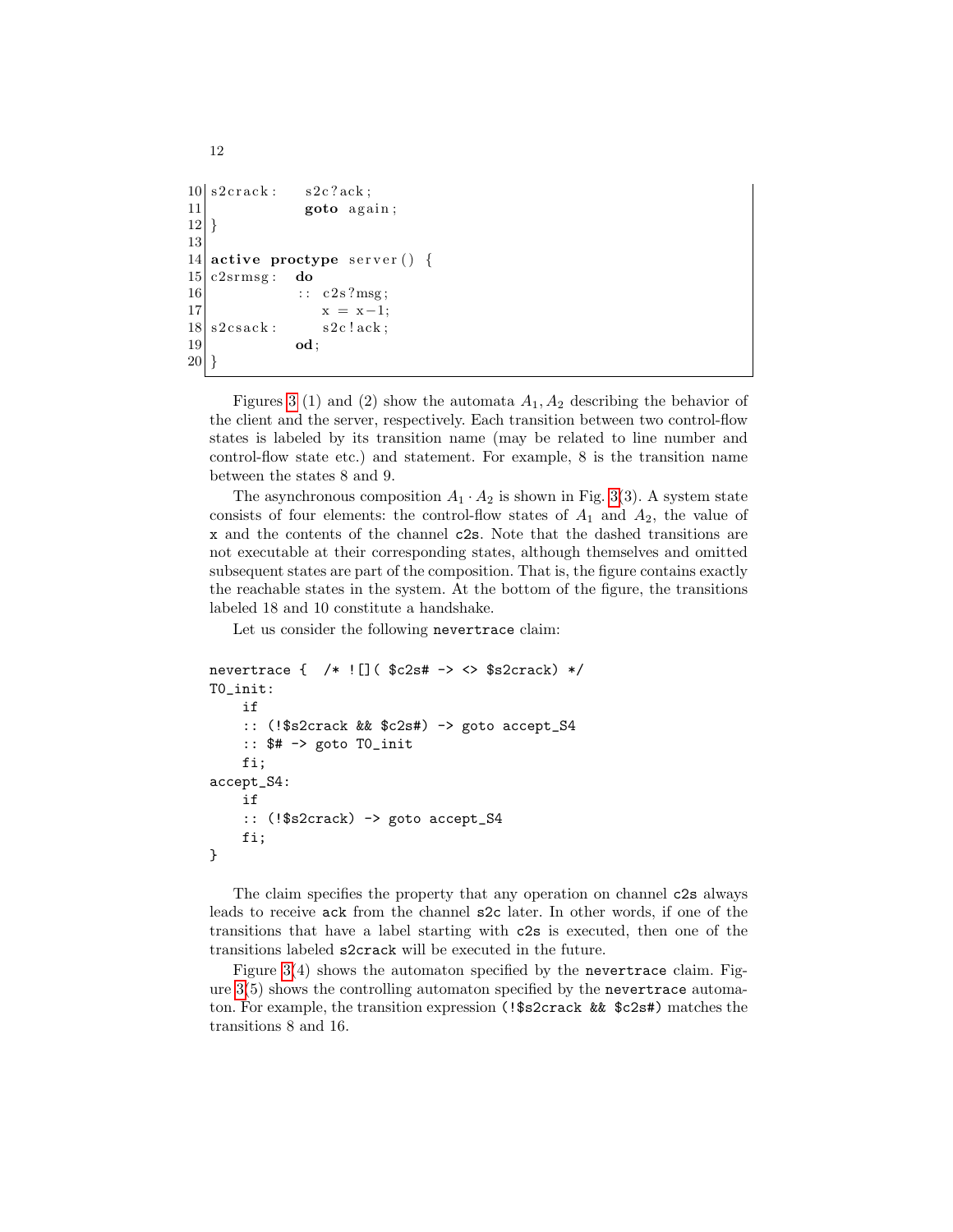The automata in Figures [3](#page-17-0) (3) and (5) constitute an AC-BAC system, which is established from the model and the nevertrace claim. The next step is to check whether the asynchronous composition  $A_1 \cdot A_2$  matches the claim  $A_c$ .

The meta-composition  $(A_1 \cdot A_2) \cdot A_c$  is shown in Fig. [3\(](#page-17-0)6) (the state space starting from the state  $(9,15,q_0)$  is not drawn). The state of the controlling automaton is added into the system state. In the meta-composition, a transition is allowed, iff it is in  $(A_1 \cdot A_2)$  and allowed by  $A_c$ . Note that the transition 10 is blocked, since it is not allowed by the state  $q_1$  of  $A_c$ . It is easy to see there does not exist any acceptance cycle, thus the  $\omega$ -language accepted by the metacomposition is empty. This means, no counterexample can be found, and the system satisfies the required correctness property.

To conclude, checking nevertrace claims is equivalent to the emptiness problem for meta-compositions. A nevertrace claim is violated if and only if the meta-composition is not empty. As we mentioned, the emptiness problem for meta-compositions is decidable. Therefore, checking nevertrace claims is feasible in practice. Furthermore, the emptiness of meta-compositions can be checked on-the-fly, using the technique for checking never claims.

## <span id="page-12-0"></span>5 On Expressing Some Constructs in SPIN

In this section, we will show how to express the semantics of some constructs in Promela using nevertrace claims, although the nevertrace claim does not aim at replacing them.

#### 5.1 Expressing Notrace Assertions

There are various ways to convert a notrace assertion into a nevertrace claim. As an example, let us consider the notrace assertion in Section [2.](#page-2-0) We can construct an NFA in Fig. [4](#page-17-1) which specifies the same property as the DFA in Fig. [2](#page-3-1) of the notrace assertion for the model in Listing [1.1.](#page-1-0)

A nevertrace claim can be written according to the automaton.

```
nevertrace { /* containing two consecutive c2s!msg1 */
S0:
     if
       :: $c2ssmsg1 -> goto S1;
       :: $c2ssmsg2 -> goto S0;
       :: (!$c2ss#) -> goto S0;
     fi;
S1:
     if
       :: $c2ssmsg1;
       :: $c2ssmsg2 -> goto S0;
       :: (!$c2ss#) -> goto S1;
     fi;
```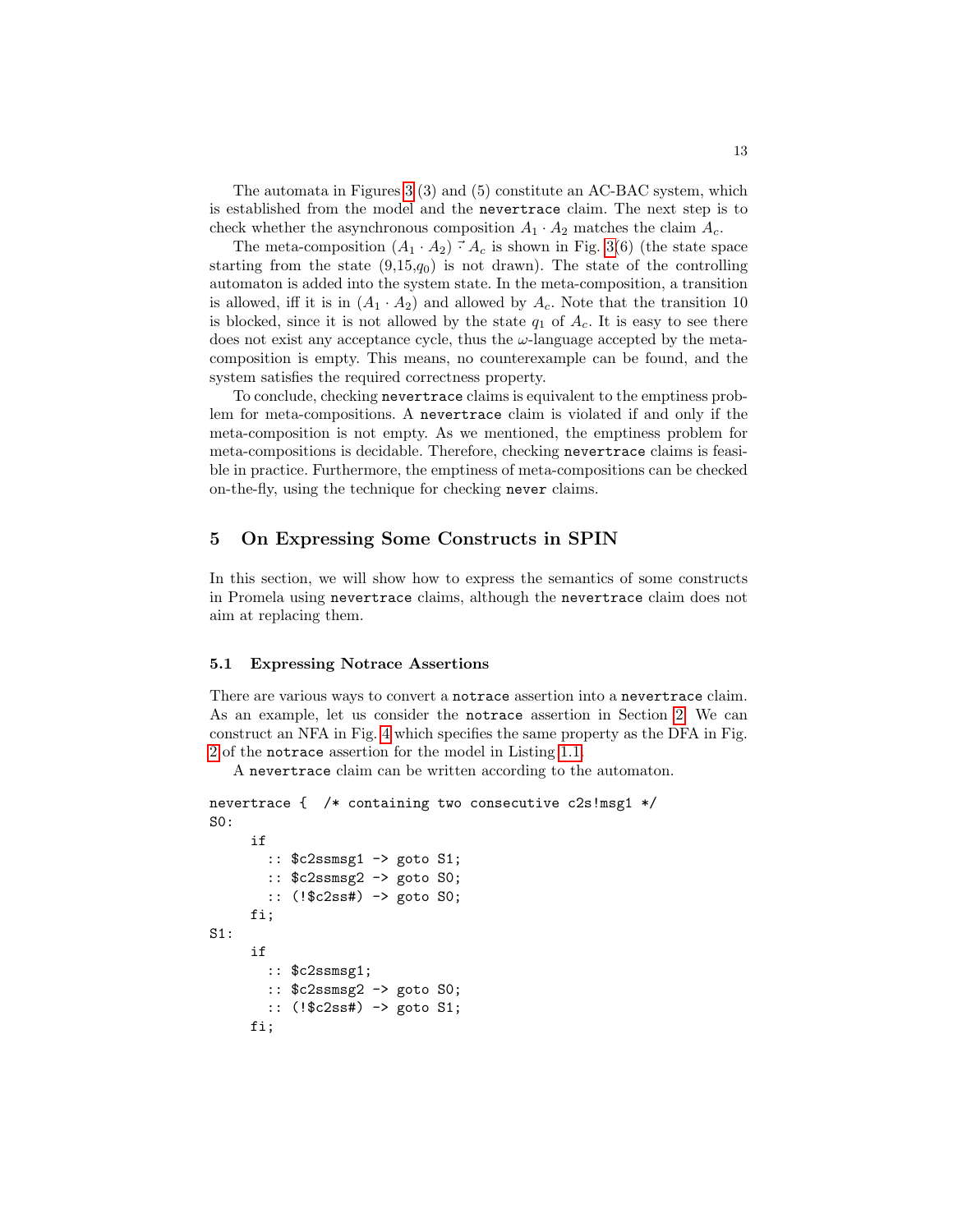/\* S2 \*/ }

It is easy to see, we used the following rules to convert the notrace assertion into a nevertrace claim.

First, in the system model, all send operations of message msg on a channel ch must have a label chsmsg, while all receive operations of message msg on the channel must have a label chrmsg. The labels of all statements other than channel operations should not start with the names of declared channels.

Second, in the notrace assertion, (1) replace ch!msg by \$chsmsg, ch?msg by \$chrmsg; (2) for each state, add new transition expressions to match the statements outside the scope of the notrace assertion. In the example, for each state, we add a transition from the state to itself with the transition expression (!\$c2ss#), since only send operations on the channel c2s are within the scope of the notrace assertion.

### 5.2 Expressing Remote Label Reference

The predefined function procname[pid]@label is a remote label reference. It returns a nonzero value only if the next statement that can be executed in the process procname[pid] is the statement with label.

It seems that procname[pid]@label can be also used as a transition expression, if replacing @ by \$. However, there is a little difference in semantics. The remote label reference is evaluated over the next statement of the process procname[pid], but the transition expression is evaluated over the last executed transition, which does not necessarily belong to the process procname [pid].

#### 5.3 Expressing the Non-Progress Variable

The predefined non-progress variable np\_ holds the value false, if at least one running process is at a control-flow state with a progress-state label. It is used to detect the existence of non-progress cycles.

It seems that the variable np\_ is equivalent to our transition expression !\$progress#. However, there is a little difference. The variable np\_ is evaluated over all the running processes, but the transition expression is evaluated over the last executed process.

### 5.4 Expressing Progress-State Labels

There are two types of progress cycles. A weak progress cycle is an infinite execution cycle that contains at least one of the progress-state labels, which denotes reaching some progress-state labels infinitely often. A strong progress cycle is a weak progress cycle with the requirement that each statement with a progress-state label in the cycle must be executed infinitely often.

Promela supports only the weak progress cycle, whereas our nevertrace claim can express the strong progress cycle.

14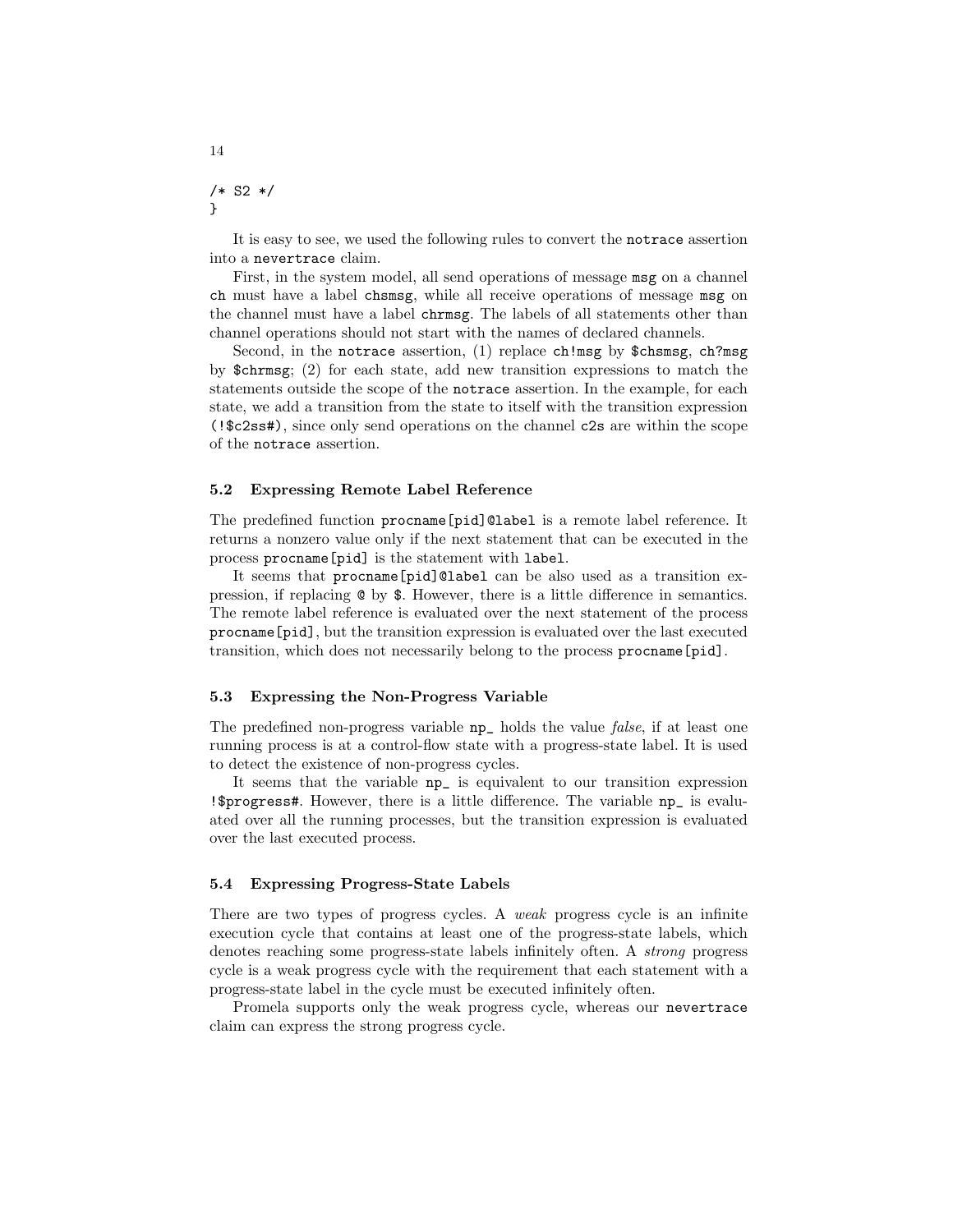As an example, let us consider the model in Listing [1.3](#page-14-0) consisting of two processes p1 and p2. Note that p1 does not execute any statement, but waits at the label progress for ever.

Listing 1.3. A Promela Model of Two Processes

```
1 chan ch = [0] of \{bool\};2
 3 active proctype p1() {
 \begin{array}{c|c} 4 & \text{bool } x; \\ 5 & \text{progress: } ch?x; \end{array}progress: ch?x;
 6}
 \begin{array}{c} 7 \\ 8 \end{array}active proctype p2() {
 9 bool x = 0;
10 do
11 :: x == 0; x == 1;|12| : x == 1; x == 0;13 od;
14}
```
In the verification mode of SPIN, none (weak) non-progress cycle is found, both with or without fairness condition. All executions are weak progress cycles, since p1 stays for ever at a progress-state label.

In contrast, we can find a strong non-progress cycle using the following nevertrace claim, which can be constructed from the LTL formula <>[]!\$progress#. If we modify a never claim generated from the LTL formula by SPIN, remember to replace the condition statement (1) or true by \$# matching all transitions.

```
nevertrace { /* strong non-progress cycle detector */
T0_init:
    if
    :: (!$progress#) -> goto accept_S4
    :: $# -> goto T0_init
    fi;
accept_S4:
    if
    :: (!$progress#) -> goto accept_S4
    fi;
}
```
Note that the evaluation of transition expressions is over the last executed transition, and all the executable transitions do not have a progress-state label. Therefore, strong non-progress cycles can be detected as counterexamples.

### 5.5 Expressing Accept-State Labels

There are two types of acceptance cycles. A *weak* acceptance cycle is an infinite execution cycle that contains at least one of the accept-state labels, which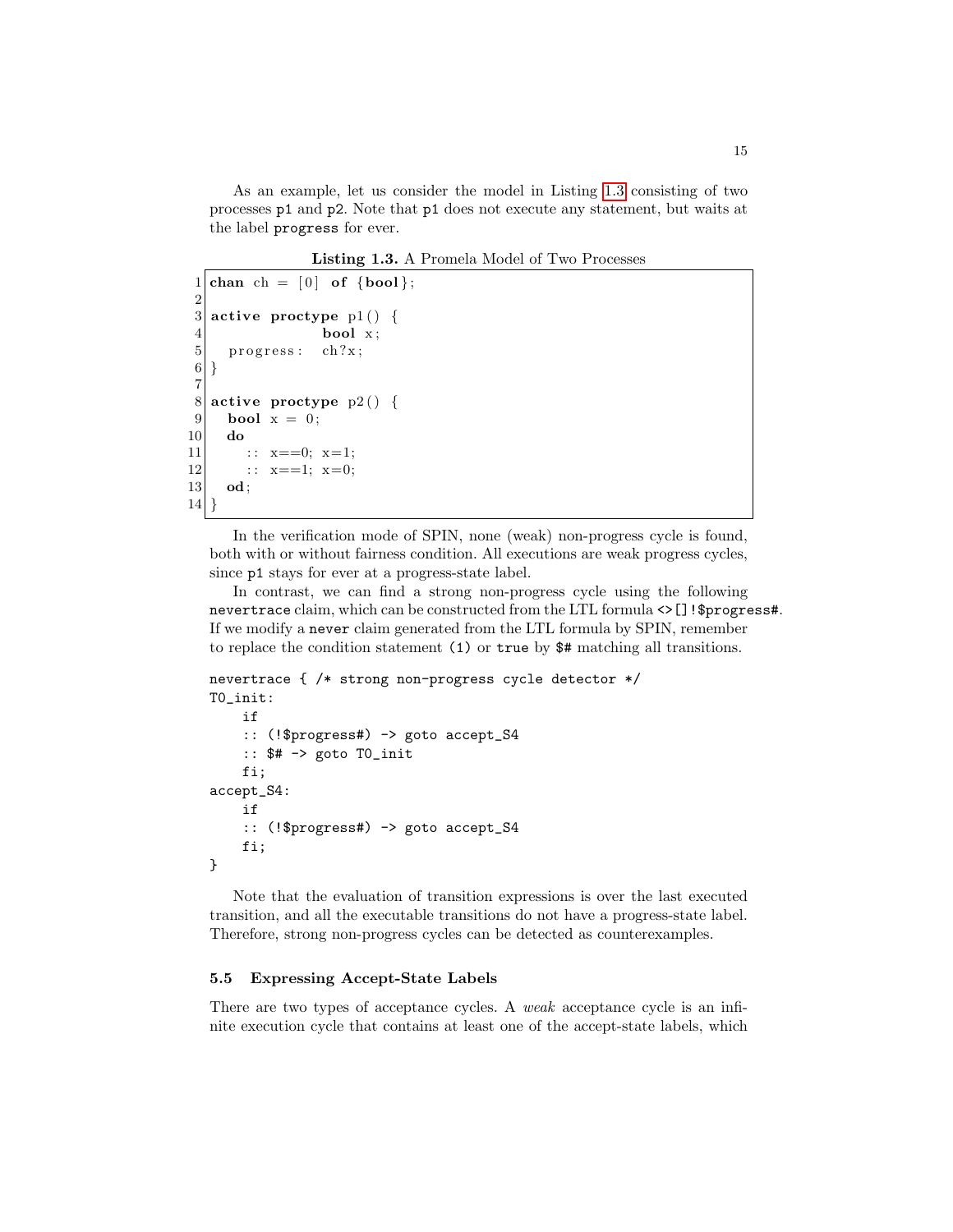denotes reaching some accept-state labels infinitely often. A strong acceptance cycle is a weak acceptance cycle with the requirement that each statement with an accept-state label in the cycle must be executed infinitely often.

Promela supports only the weak acceptance cycle, whereas our nevertrace claim can express the strong acceptance cycle.

As an example, let us replace the label progress by accept in the model of Listing [1.3.](#page-14-0) Note that p1 does not execute any statement, but waits at the label accept for ever.

In the verification mode of SPIN, a (weak) acceptance cycle is found, both with or without fairness condition. All executions are weak acceptance cycles, since p1 stays for ever at an accept-state label. Therefore, (weak) acceptance cycles can be detected as counterexamples.

In contrast, we cannot find any strong acceptance cycle using the following nevertrace claim, which can be constructed from the LTL formula  $[] \diamondsuit$ (\$accept#). If we modify a never claim generated from the LTL formula by SPIN, remember to replace the condition statement (1) or true by \$# matching all transitions.

```
nevertrace { /* strong acceptance cycle detector */
T0_init:
if
:: $accept# -> goto accept_S9
:: $# -> goto T0_init
fi;
accept_S9:
if
:: $# -> goto T0_init
fi;
}
```
Note that the evaluation of transition expressions is over the last executed transition, and all the executable transitions do not have an acceptance-state label. Therefore, there is no strong acceptance cycle.

## <span id="page-15-0"></span>6 Related Work

In the previous section, we mentioned some differences between nevertrace claims and some constructs in Promela. In this section, we would like to summarize the comparison with the most powerful two constructs in Promela, never claims and notrace assertions.

The major differences between nevertrace claims and never claims are obvious. They are used to specify properties on sequences of transitions (execution traces) and sequences of states, respectively. A nevertrace claim is performed after executing a transition, whereas a never claim is started from the initial system state. A nevertrace claim is evaluated over the last executed transition, whereas a never claim is evaluated over the current system state. Thanks to

16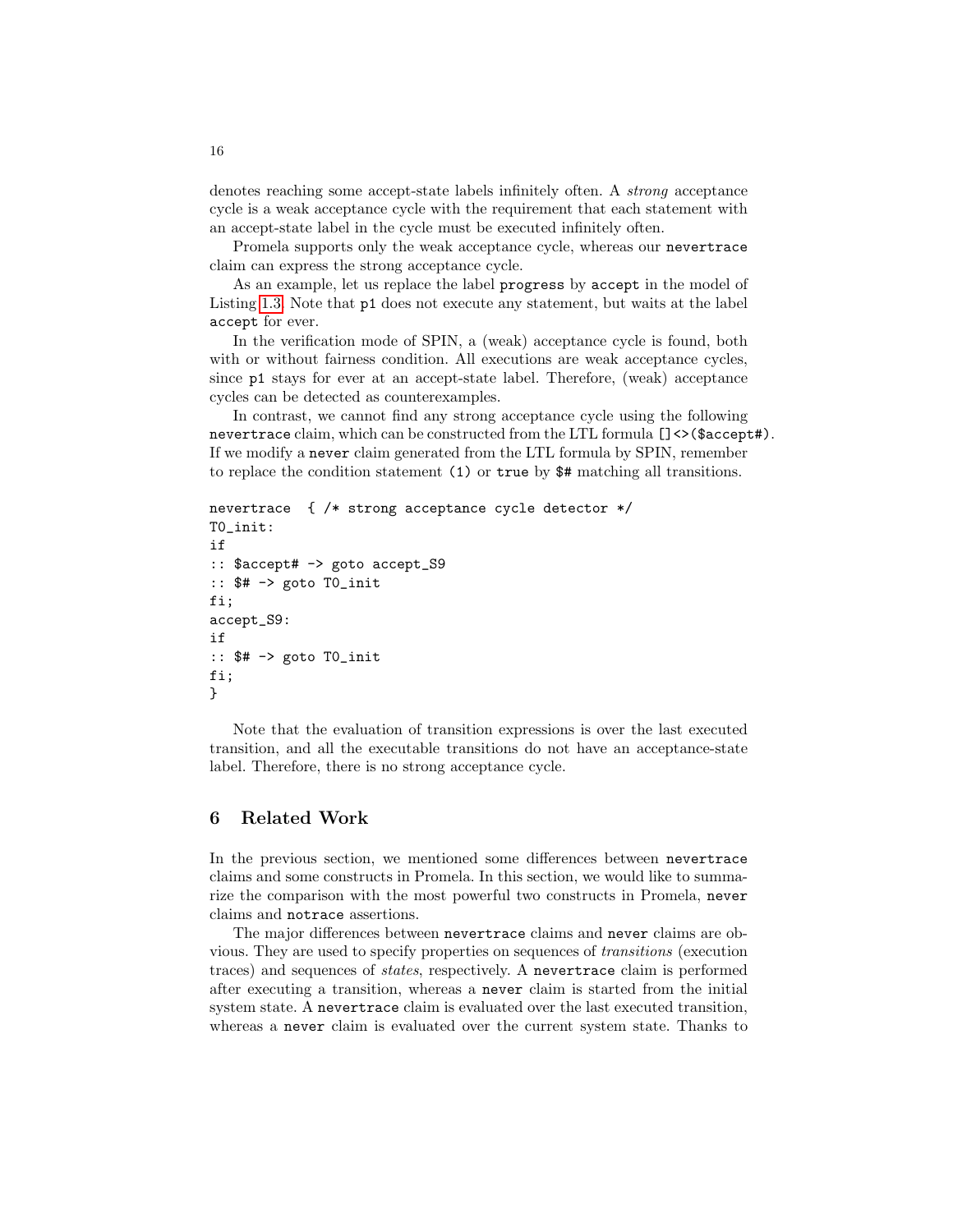their different focuses, they can be used together in a model checker to achieve stronger power.

Nevertrace claims and notrace (also trace) assertions are both about execution traces, their major differences are as follows.

- 1. They have different scopes of checking. Nevertrace claims consider all transitions, whereas only simple send/receive operations are within the scope of notrace assertions. Furthermore, only the channel names that are specified in a notrace assertion are considered to be within its scope. All other transitions are ignored.
- 2. The notrace assertion cannot contain random receive, sorted send, or channel poll operations. But these can be also tracked by a nevertrace claim.
- 3. The notrace assertion must be deterministic, whereas the nevertrace claim could be nondeterministic, just like the never claim.
- 4. The notrace assertion does not execute synchronously with the system, but executes only when events of interest occur. Whereas the notrace assertion executes synchronously with the system, just like the never claim.

# <span id="page-16-3"></span>7 Conclusion

In this paper, we proposed the nevertrace claim, which is a new construct for specifying the correctness properties that either finite or infinite execution traces (i.e., sequences of transitions) that should never occur. The Asynchronous-Composition Büchi Automaton Control System (AC-BAC System) provides the theoretical foundation for checking nevertrace claims.

## References

- <span id="page-16-0"></span>1. Holzmann, G.J., Peled, D.: The state of SPIN. In Alur, R., Henzinger, T.A., eds.: Proceedings of the 8th International Conference on Computer Aided Verification (CAV 1996). Volume 1102 of Lecture Notes in Computer Science., Springer (1996) 385–389
- <span id="page-16-1"></span>2. Holzmann, G.J.: The model checker SPIN. IEEE Transactions on Software Engineering 23(5) (1997) 279–295
- <span id="page-16-2"></span>3. Holzmann, G.J.: The SPIN Model Checker: Primer and Reference Manual. Addison-Wesley Professional (2003)
- <span id="page-16-4"></span>4. Ben-Ari, M.: Principles of the SPIN Model Checker. Springer (2008)
- <span id="page-16-5"></span>5. Gastin, P., Oddoux, D.: Fast LTL to Büchi automata translation. In: Proceedings of the 13th International Conference on Computer Aided Verification (CAV'01). Volume 2102 of Lecture Notes in Computer Science., Springer (2001) 53–65
- <span id="page-16-6"></span>6. Hopcroft, J.E., Ullman, J.D.: Introduction to Automata Theory, Languages, and Computation. Addison-Wesley, Reading MA (1979)
- <span id="page-16-7"></span>7. Büchi, J.R.: On a decision method in restricted second order arithmetic. In: Proceedings of the International Congress on Logic, Methodology, and Philosophy of Science, Stanford University Press (1960) 1–11
- <span id="page-16-8"></span>8. Thomas, W.: Automata on infinite objects. In: Handbook of Theoretical Computer Science (vol. B): Formal Models and Semantics, Elsevier Science Publishers B.V. (1990) 133–191